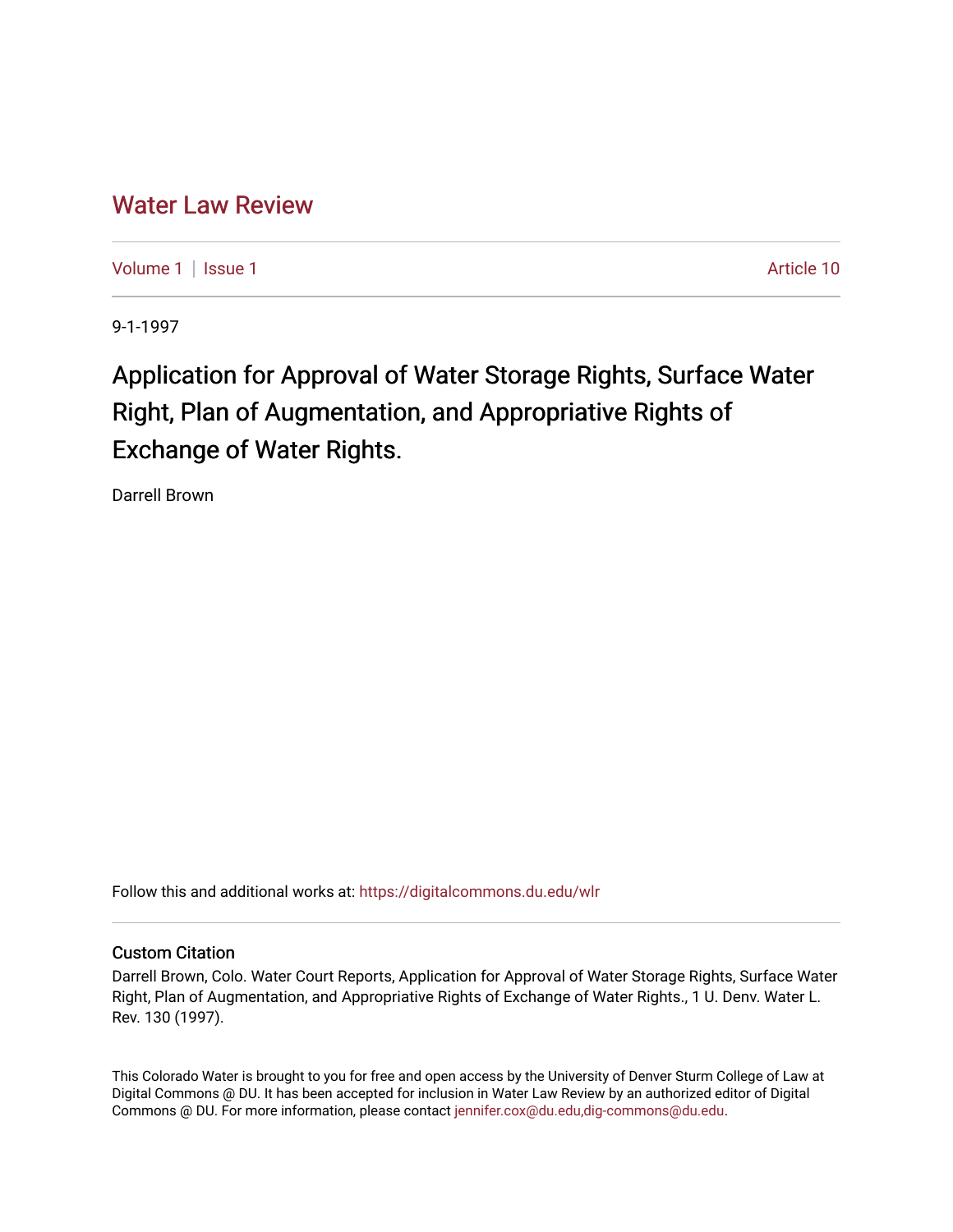## **WATER COURT DIVISION 2**

**APPLICATION FOR APPROVAL OF WATER STORAGE RIGHTS, SURFACE WATER RIGHT, PLAN OF AUGMENTATION, AND APPROPRIATIVE RIGHTS OF EXCHANGE OF WATER RIGHTS.** Case No. **96CW233** (Water Division 2, December 31, 1996) Applicant: City of Cripple Creek (Atty. James G. Felt).

#### *1. Application*

The City of Cripple Creek ("Applicant") seeks water storage rights, surface water rights, rights of exchange, and an approval of a plan of augmentation with respect to a new reservoir and pipeline proposed on Oil Creek, tributary to Fourmile Creek, tributary to the Arkansas River. Obtaining these new rights will increase Applicant's available water supplies for all beneficial uses.

Applicant requests a conditional water storage right in the amount of 252 af, an amount that would equal the capacity of a reservoir they intend to construct. This reservoir will be known as "Oil Creek Reservoir," and will be located in the NE 1/4 SE 1/4, Section 28, Township 14 South, Range 69 West of the 6th P.M. The reservoir will have a maximum surface area of 15.5 acres. The dam will have a maximum height of 60 feet, and a crest length of 380 feet. The surface flows of Oil Creek will provide the course to fill the reservoir. Applicant appropriated the flow on June 26, 1996, by a field visit to the site.

Applicant will use the storage right for Applicant's consumptive use stream credits in pending Case No. 96CW190, Division 2, filed October 30, 1996, to be exchanged to Oil Creek Reservoir. In Case No. 96CW190 Applicant claims 99.1 average annual acre feet of consumptive use stream credit from West Fourmile Creek. Applicant will also use the storage right for water from Oil Creek when in priority, and/or water when augmented under an appropriated right of exchange. Applicant calculates evaporation as a reduction from the reservoir on the basis of 1.55 annual acre feet of net evaporation for each surface acre of the reservoir per year.

Applicant further seeks a conditional surface water right in the amount of 4.6 cfs for the Oil Creek Pipeline. The headgate is on the left (south) back of Oil Creek in the NE 1/4 NE 1/4 Section 28, Township 14 South, Range 69 West of the 6th P.M. , 2050 feet from the South line of Section 28, and 100 feet from the East line of Section 28. Applicant claims all beneficial uses including domestic, municipal, irrigation, commercial, industrial, recreational, fish and wildlife, exchange, and augmentation, with an appropriation date of June 26, 1996.

The augmentation plan for the Oil Creek Reservoir and Pipeline will augment out of priority depletions to Fourmile Creek for water di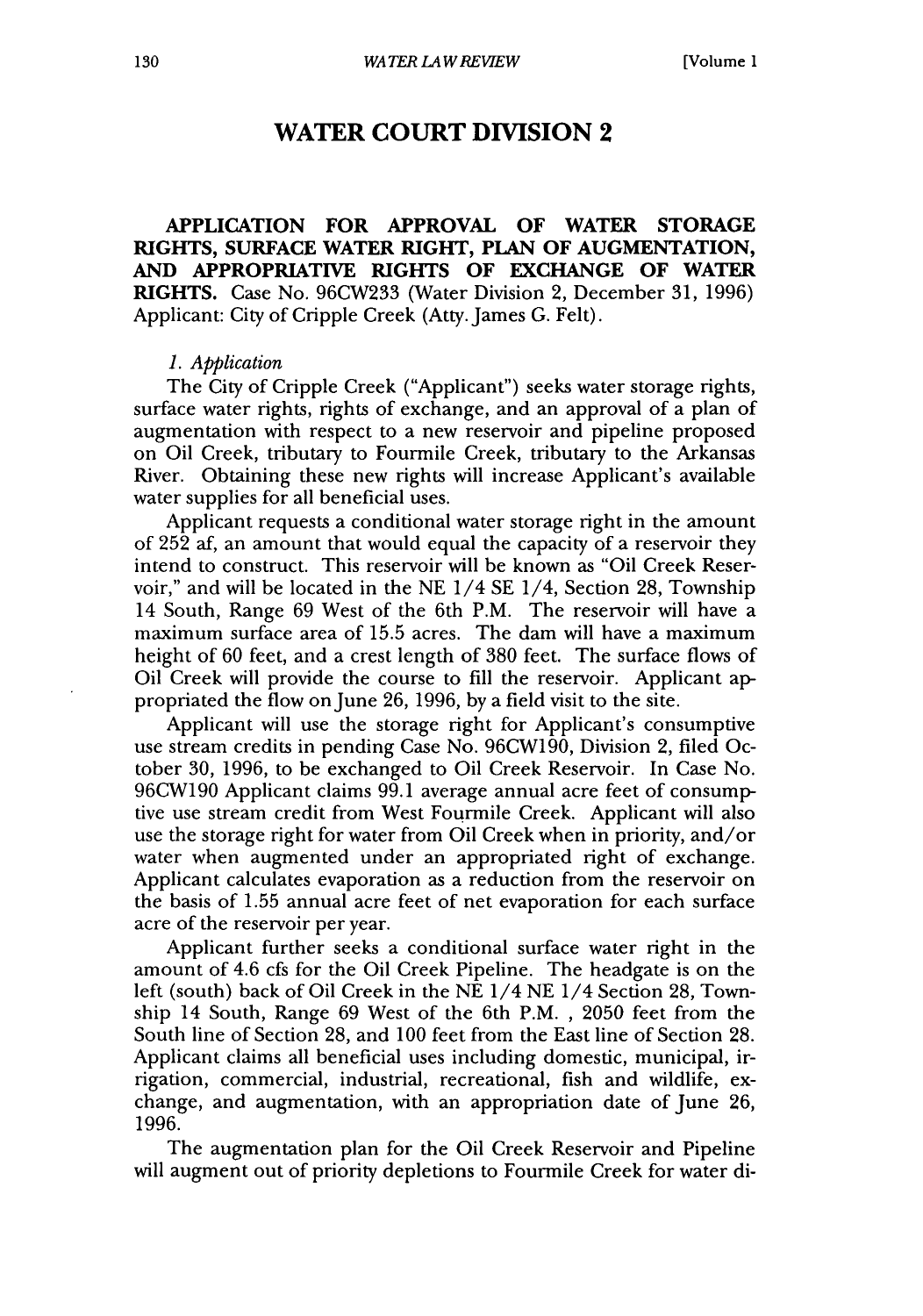verted from Oil Creek to Oil Creek Reservoir and Pipeline. For purposes of augmentation, Applicant will use 99.1 average acre feet of consumptive use credits attributable to historic consumptive use under the Howard, George, and Spring Ditches to be decreed in pending Case No. 96CW190. The out of priority diversions will be replaced by one of two methods: (1) a credit of the consumptive use stream credits directly to West Fourmile Creek; or (2) a release to West Fourmile Creek Reservoir of the consumptive use stream credits placed into storage at the West Fourmile Creek Reservoir under Case No. 96CW190, or exchanged into storage at West Fourmile Creek Reservoir under this application.

Applicant seeks an appropriative right of exchange to Oil Creek Reservoir and/or Pipeline for the consumptive use stream credits to be decreed to West Fourmile Creek and West Fourmile exchange is from the confluence of West Fourmile Creek and Fourmile Creek in the NE1/4 NE1/4 of Section 12, Township 15 South, Range 71 West of the **6 '** P.M., up approximately 20 miles upstream on Fourmile Creek and Oil Creek to the site of the Oil Creek Reservoir and Pipeline on Oil creek. The appropriation date of the exchange is June 26, 1996.

Consumptive use credits exchanged into Oil Creek Reservoir and Pipeline consist of fully consumable water subject to use and reuse by Applicant to extinction. Applicant will use the exchanged consumptive use credits from Oil Creek Reservoir and Pipeline in Cripple Creek's municipal water supply. An estimated 85% of the consumptive use credits will be discharged into Cripple Creek, tributary to Fourmile Creek, tributary to the Arkansas River, as treated effluent return flows.

Applicant seeks an appropriative right of exchange for 85% of the consumptive use stream credits exchanged into Oil Creek Reservoir and Pipeline, used throughout the municipal system, less transportation losses from point of release into Cripple Creek to the confluence with Fourmile Creek. The point of exchange is from the confluence of Cripple Creek with Fourmile Creek in the NW1/4 SE1/4 of Section 9, Township 16 South, Range 70 West of the 6th P.M. up approximately 18 miles on Fourmile Creek in the SW1/4 SW1/4 Section 3, Township 15 South, Range 71 West of the 6th P.M., with a priority date of June 26, 1996. The maximum flow rate is 3.9 cfs.

#### 2. *Opposition*

Cripple Creek and Victor Gold Mining Company, the Arkansas Valley Ditch Association, on behalf of its various ditch and waterworks members, the State Engineer, the City of Colorado Springs, and Cannon Heights Irrigation and Reservoir Company have filed statements of opposition.

In addition, the Bureau of Land Management ("BLM") filed opposition on three grounds. It objects to the placement of a portion of the reservoir and pipeline on public lands. The BLM has not granted the necessary right of way permits for such placement. The BLM further objects to the proposed domestic use of water from the contem